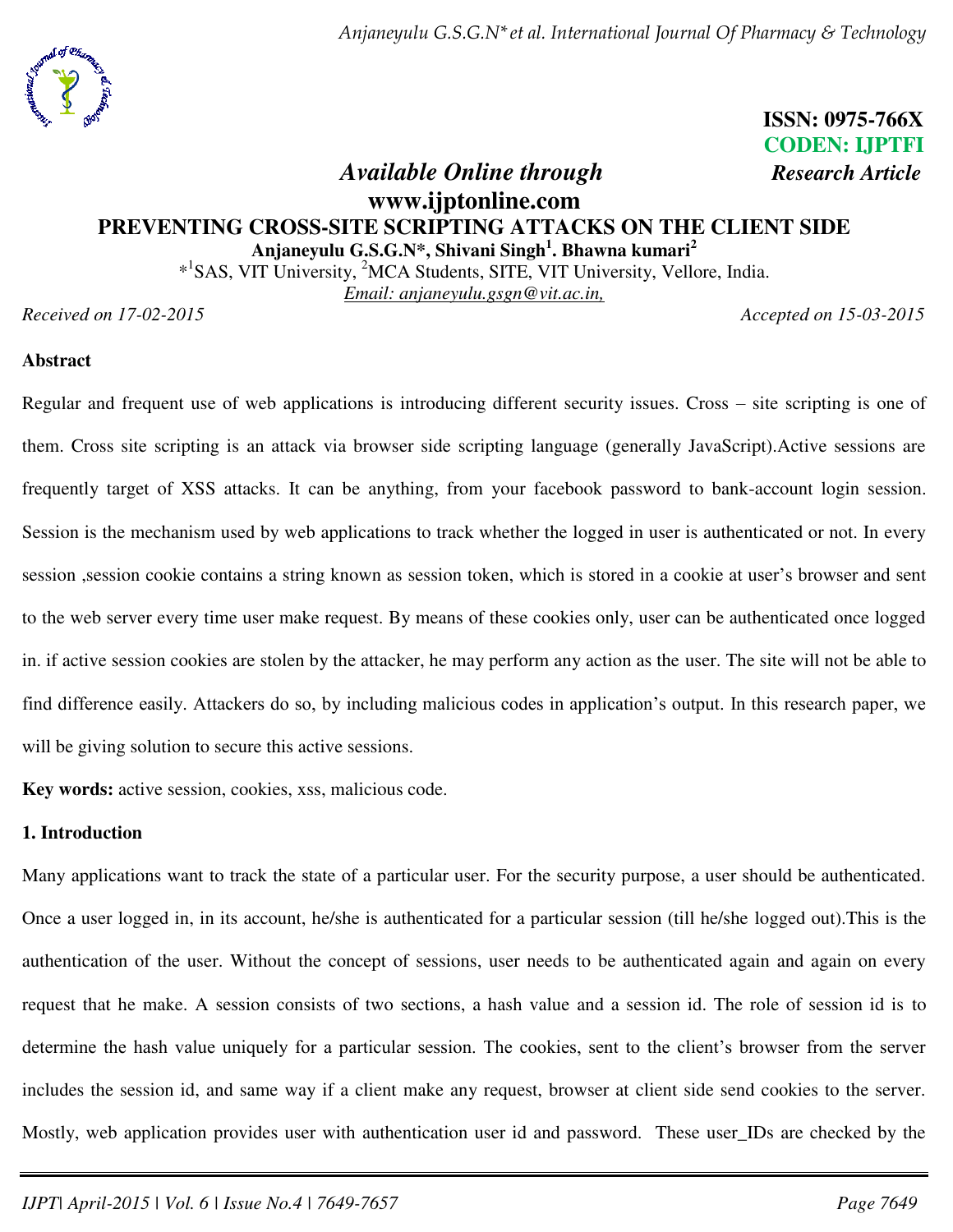web application, and stored in hash value after log in, from now a session is active for the particular client. The session\_id identifies the session, once a user logged in; it loads the requested page till the session is active.

It is clear now; a cookie serves as temporary authentication for a web application. The active sessions are the threat to user's confidential information if stolen. Following are the techniques by virtue of which, cookies can be hijacked:-

~Sniffing of the cookies in an insecure network, (like, in an unencrypted LAN, it is easy to track the traffic of all clients connected to the network).

~Cross-site scripting attacks at client side, aims to steal the cookies at user's browser.

In our proposed algorithm we will be using hard coded physical address (MAC address) of the device from which user will be login in encrypted form.

#### **2. Related Work and Existing System**

2.1 The solution on the client side as well as the server side affects the performance as the solution on the server side degrades the web application and are often unreliable. Also the solution on client side result with the inefficient web browsing with the need for a client solution which do not affect the performance the proposed model introduces us with a solution which provides security with optimal web browsing. This includes three step process

2.1.1. Attackers Abilities- With an assumption that the attacker has following abilities

a. Attacker has his own site. b. User visit attackers website.

c. The target website is letting the attacker to inject his code into the entity body of one of its http response.

2.1.2 Vulnerability coverage-the client side should prevent against all the vulnerabilities However with infeasible implementation focus is laid upon a certain vulnerable class or stream. Example-only rejected vulnerability where byte code appears in http request retrieve the resource.

2.1.3. Attackers goal-The goal of attacker is using user's browser run the arbitrary script with the target website. The attacker can always run the script whenever it can induce user to take arbitrary action. The paper considers the attackers with an intension to achieve their goal with single click interaction or zero interaction.

These are the Microsoft windows based personal firewall application which act as a background service on the desktop of the user .It is inspired by the windows firewall used today in most of our pc's and tabs. A fine control over the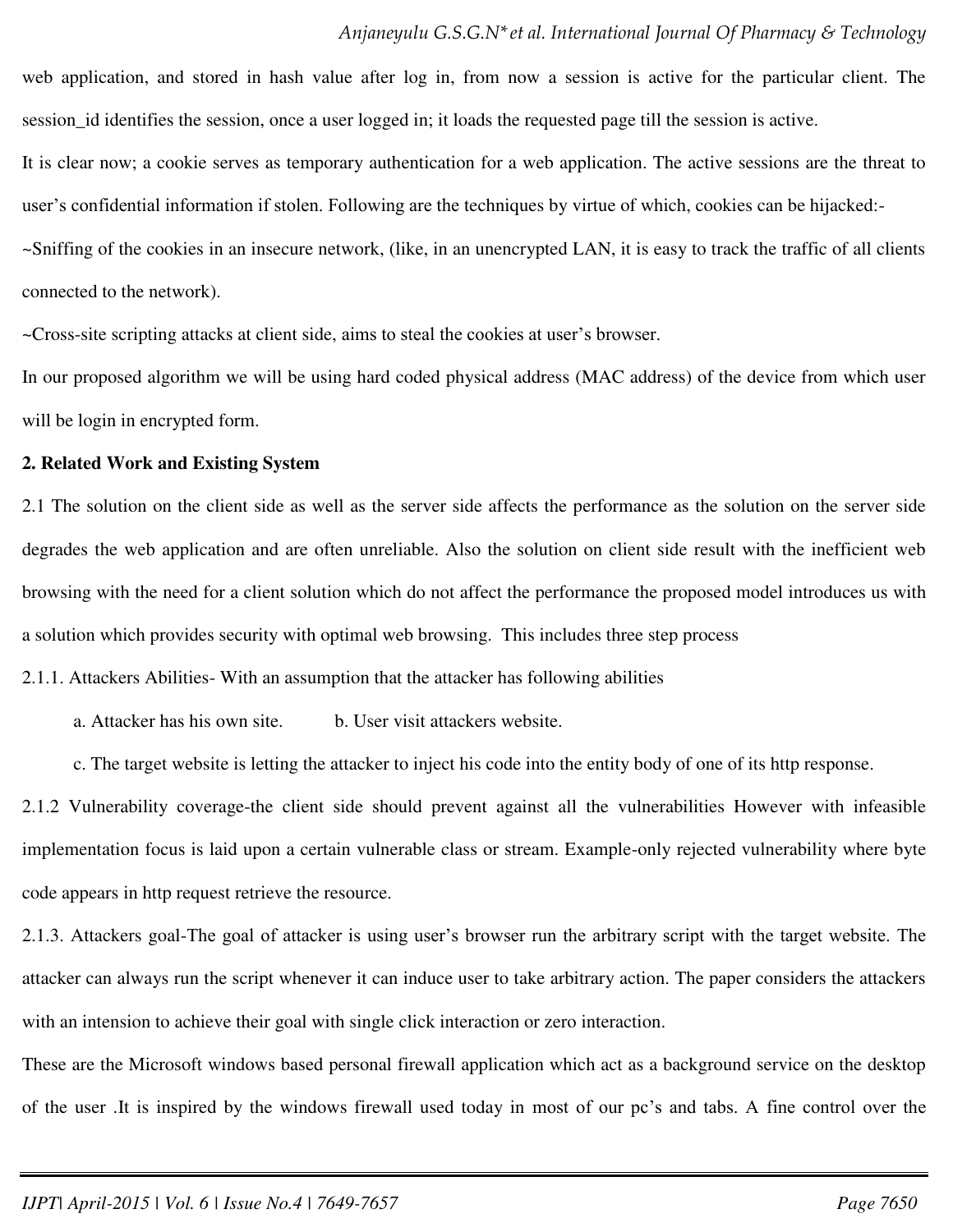incoming connections that our local machine is receiving and the outgoing connections that the currently running applications are making is provided by the personal firewall. These blocks and detects malwares like worms, spywares etc and also prevents from the remotely exploitable vulnerabilities. The personal firewall prompts the user for the action whenever a connection request is detected and is not matched with the firewall rules .then this is upon the user to either block the connection, allow or create a permanent rule that specifies what should be done if such a request is detected again in future .However the personal firewall provides with the protection against a number of threats, but are inefficient in case of the client side attacks, like xss attacks. The reason behind is that the personal firewall will allow the browser of the user to make outgoing connection to any IP address with the destination port.

Noxes introduces an additional layer for the protection which the existing personal firewall do not provides .The idea behind is to allow he user to exert control over the connection that the browser is making just as personal firewall allows user to have a control over the connection that are being received or originated by the running processes on local machines. Noxes operates much like a web proxy fetching request on the behalf of the browser .Hence all web connections of the browser pass through noxes and can either be blocked or allowed depending upon the currently existing security policies. Unlike personal firewall noxes allows user to create filter rules (also can be called as firewall rules) for web results .There are three ways o creating these firewall noxes.

2.2. Manual creation-As the name itself suggests we manually can add rules in the rules database manually with the possibilities of including wildcards and can also choose to permit or deny request matching the rules.

2.2.1 Firewall prompts-with an interactive feature we can create a rule whenever connection request is made that does not matches any existing rule like provided in personal firewall .The user can also specifies if the rule could be permanent or temporary of the current browsing session preventing the base rule to grow too large.

2.2.2 Snapshot Mode-The user can use the snapshot mode that is integrated into noxes to create a "Browsing Profile" and to automatically generate a set of permit rules.First the snapshot mode is activated by the user and then surfing. After it start noxes tracks and collects the domains visited by the browser. Then user can automatically set the permanent filter rules based on the list of domains collected during a specific session .They can be reset by the user. A personal firewall, in theory helps to lessen the xss attacks as the attack from now will not be able to send the sensitive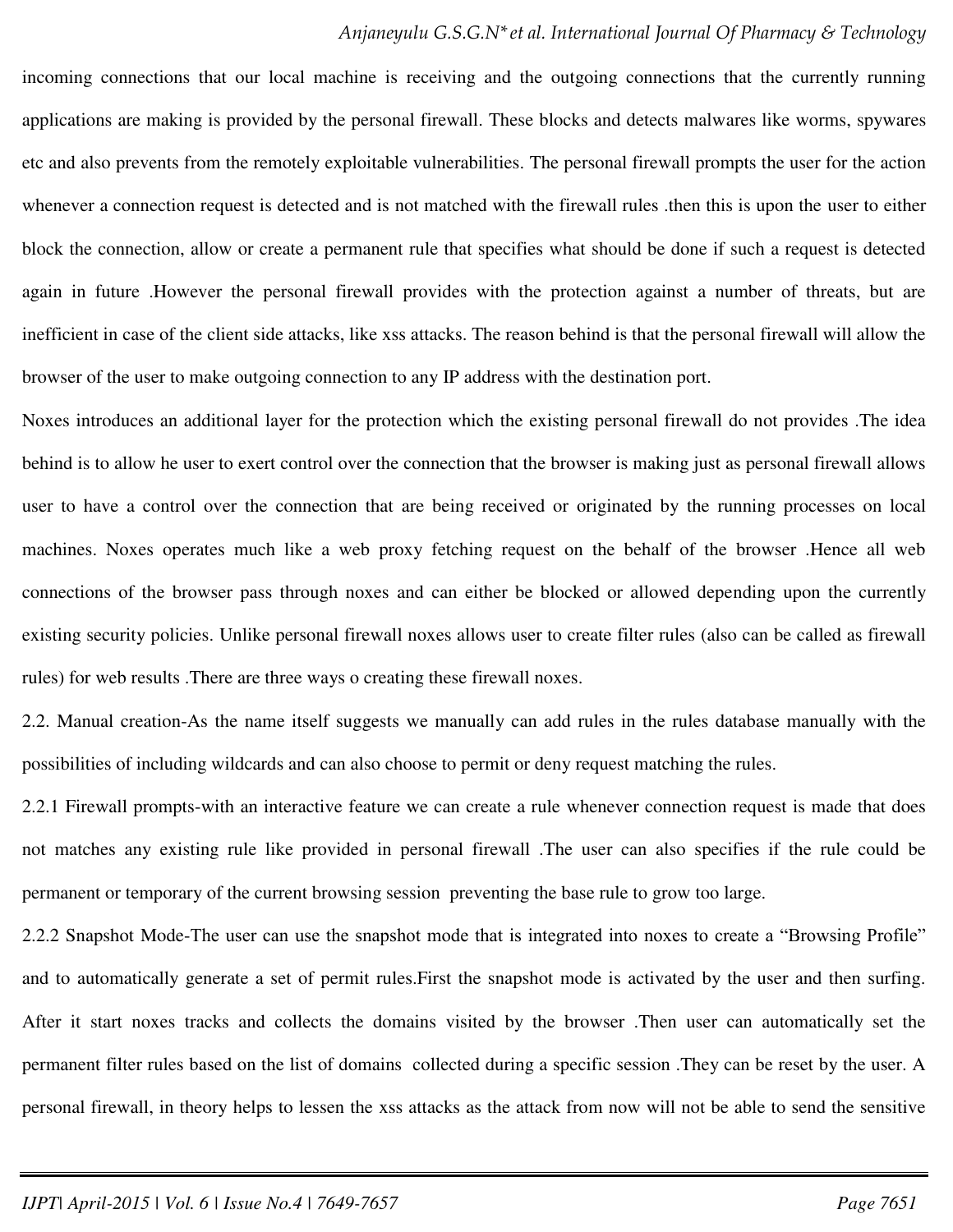information to the server under his control without informing the user. One of the security problem faced today is of xss attacks (i.e.)the cross site scripting in which the attacker encrypts a malicious script into the output of the application that is to be sent to the users web browser .the solution presented by our paper stops the xss attack on the browser client side by tracking the sensitive information being used in the java engine of the web browser .if there is any transfer of sensitive information to take place then it prompts the user by asking to either allow or not for the transfer to take place .the existing solution lessens the performance of the client system resulting in the poor web surfing this solution provides a step by step approach without effecting the web browsing speed.

The solution allows the malicious script to do everything in context of the web browser (Mozilla firefox) our system tracks if any processing of sensitive information taking place and it sends this information to the user and asks for the transfer to take place. Then its up to user to either allow it or not with every access of sensitive information (i.e., cookies) results in the mark data in the java script program the processing of the marked sensitive information is tracked. The below table represents table of browser sensitive data objects with key properties ,these objects are DOM with its help the critical information can be accessible .all such objects contain the sensitive information and should therefore b marked as sensitive . In our proposed solution browser elements are treated as sensitive in DOM structure and there corresponding elements. All the marked elements are not equally sensitive. The most important is cookies

It has been implemented as the prototype version of noxes as windos.net application in c# .The application has small footprint and consisting of about 5,400 lines of code. The .NET platform for implementation being used as an important proportion of interrupt user surf under the windows as the conceptual and library similarity exists between the java and c#, the code is expected to be portable to java without any difficulty.

JSP,PHP ,ASP, etc are some of the languages which are used for the development of the web applications developed for increasing the customer's base. It was found that there is a need for a solution that could aim to facilitate with the independent services with derived interfaces that can be called to perform their task in a standard way, without having the pre knowledge about the calling application and without the application having or needing knowledge of how the services actually performs its task. We know that the web application is built for various purposes and each with different requirements for performance, security mechanism, internationalization and scalability to serve its customers.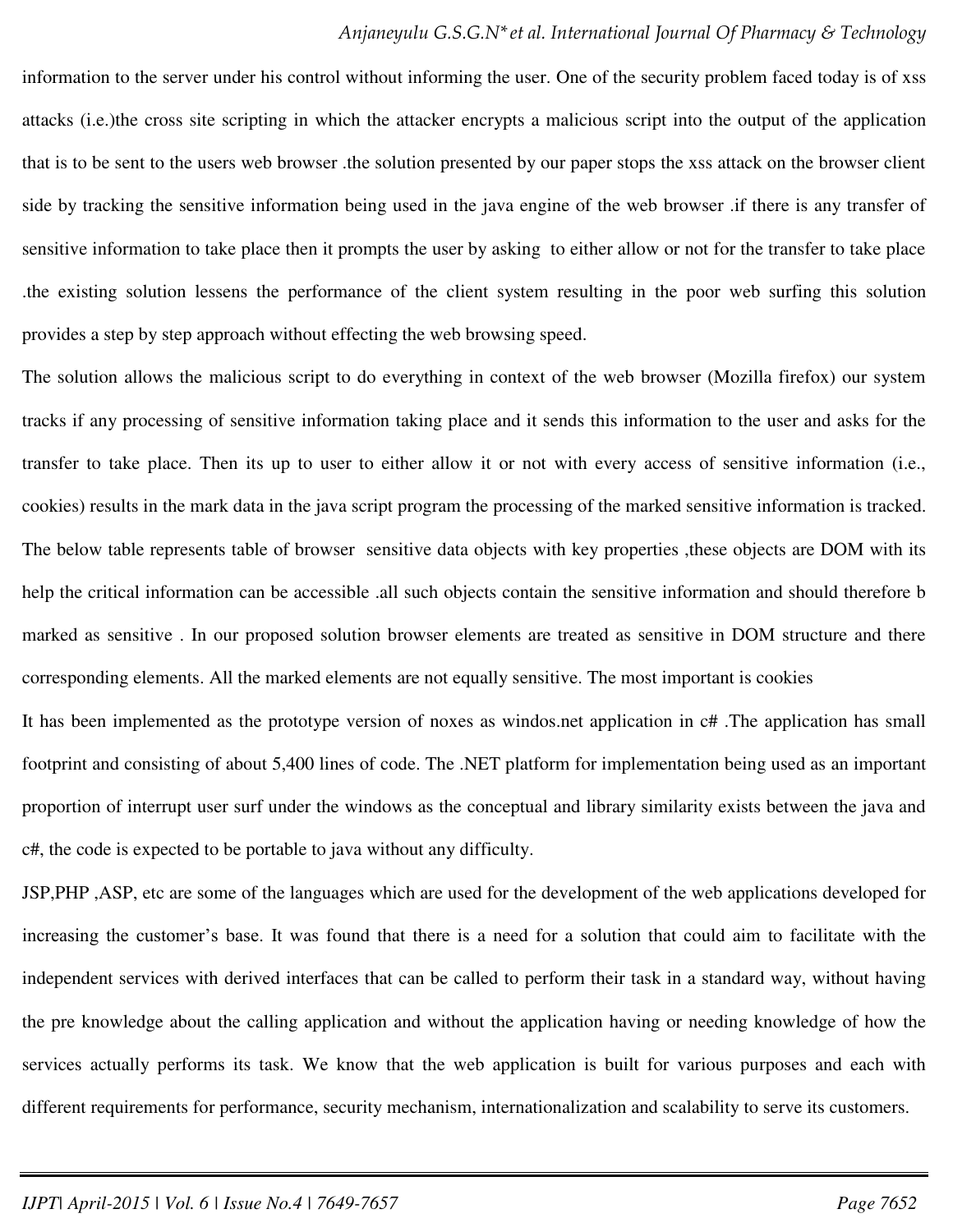Here in this project much of the stress was laid upon a specific case of xss attack against the security of the web application in browser side. This attack relays on the injection of the malicious code into the web application .If it succeeds then he could by pass. The proposed solution introduces a personal web firewall that helps to mitigate the cross site scripting attack .The main advantage with this solution is that it provides us with a client side solution .That provides the cross site scripting protection effectively without depending upon the application providers.

The client side solution supports a cross site scripting mitigation mode that significantly reduces the number of connection alert prompts that appears .This paper proposed the solution that limits the amount of information can be stolen by any single cross site scripting attack.

#### **3. Proposed System - Algorithm**

In our proposed solution, we are intend to use a MAC address in encrypted form so that session during which user is active on a particular system can be saved. We first take password from the user and authenticate him/her. Now attach encrypted MAC address with the password and store the MAC address on the server machine. While making connection to the client machine server tally the encrypted MAC address every time during one active session. If a hacker tries to hack the active session, server machine can figure it out because MAC address of his machine will differ the MAC address of the user's machine. Because every time user requests the server checks for his MAC address and matches it from the stored MAC address. Now once user logged out, the stored MAC address during last active session will be dropped, so that if the user wants to login from different device, he will be able to do so.

Start

-Take password from user and authenticate it.

-Encrypt MAC address and attach it with the password

-Store MAC address to the server

-during active session:

Repeat {

For every request{

If(MAC add of device==stored MAC add)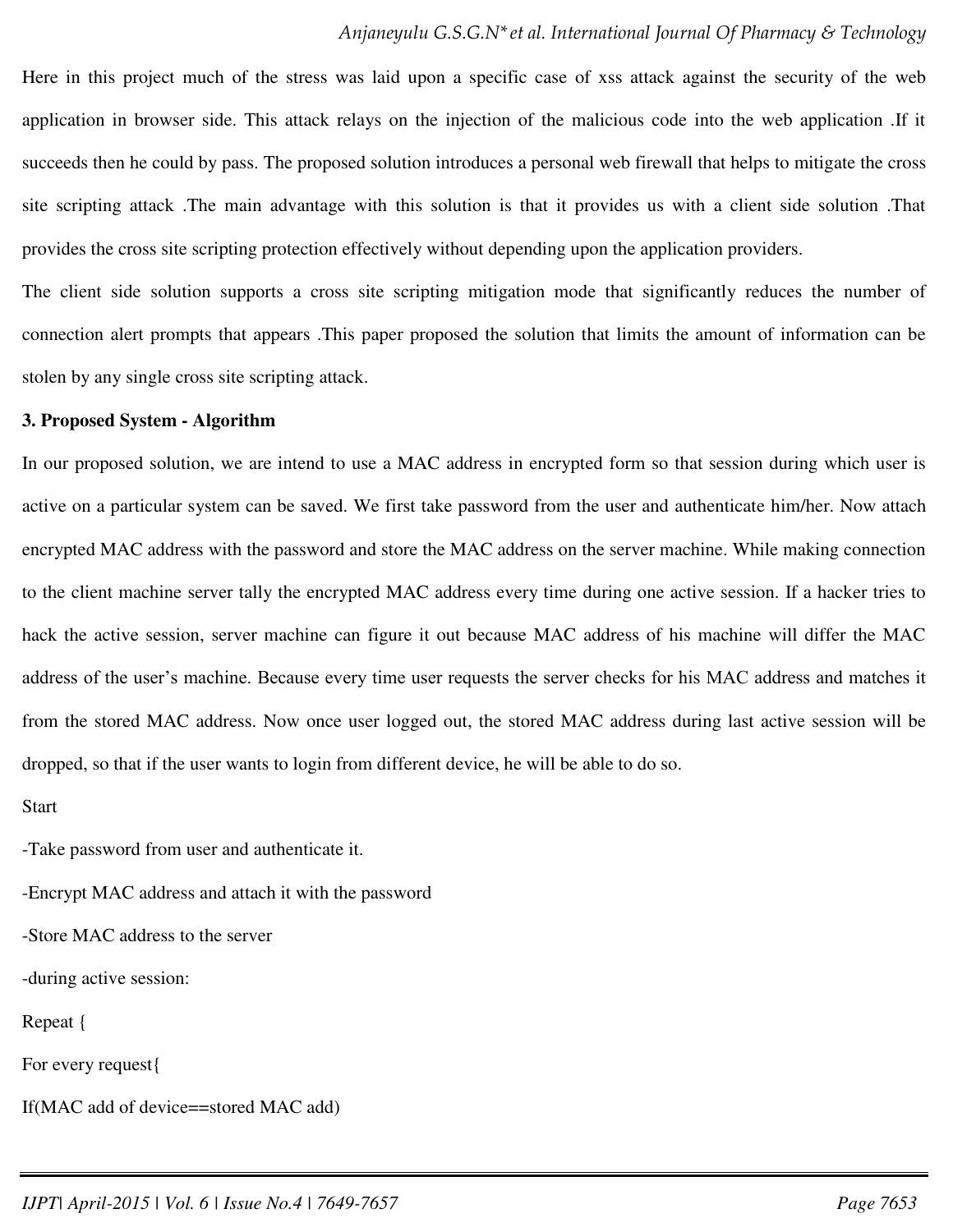### Entertain request

Else

Terminate connection

}

} till connection terminate or user logged out

# **4. Flow chart of the proposed algorithm.**



# **5. Implementation**

We can implement the functionality of the algorithm by using visual studio. By running it on local host machine. We can use any of the provided language in visual studio for the implementation. Or we can actually implement by using client server architecture by making one machine as a client and another as a server. Future Scope is that we can propose individual algorithms for encrypting MAC address at client machine and store this MAC address at server machine in decrypted form. We can propose the working model of the algorithm and demonstrate it functionality.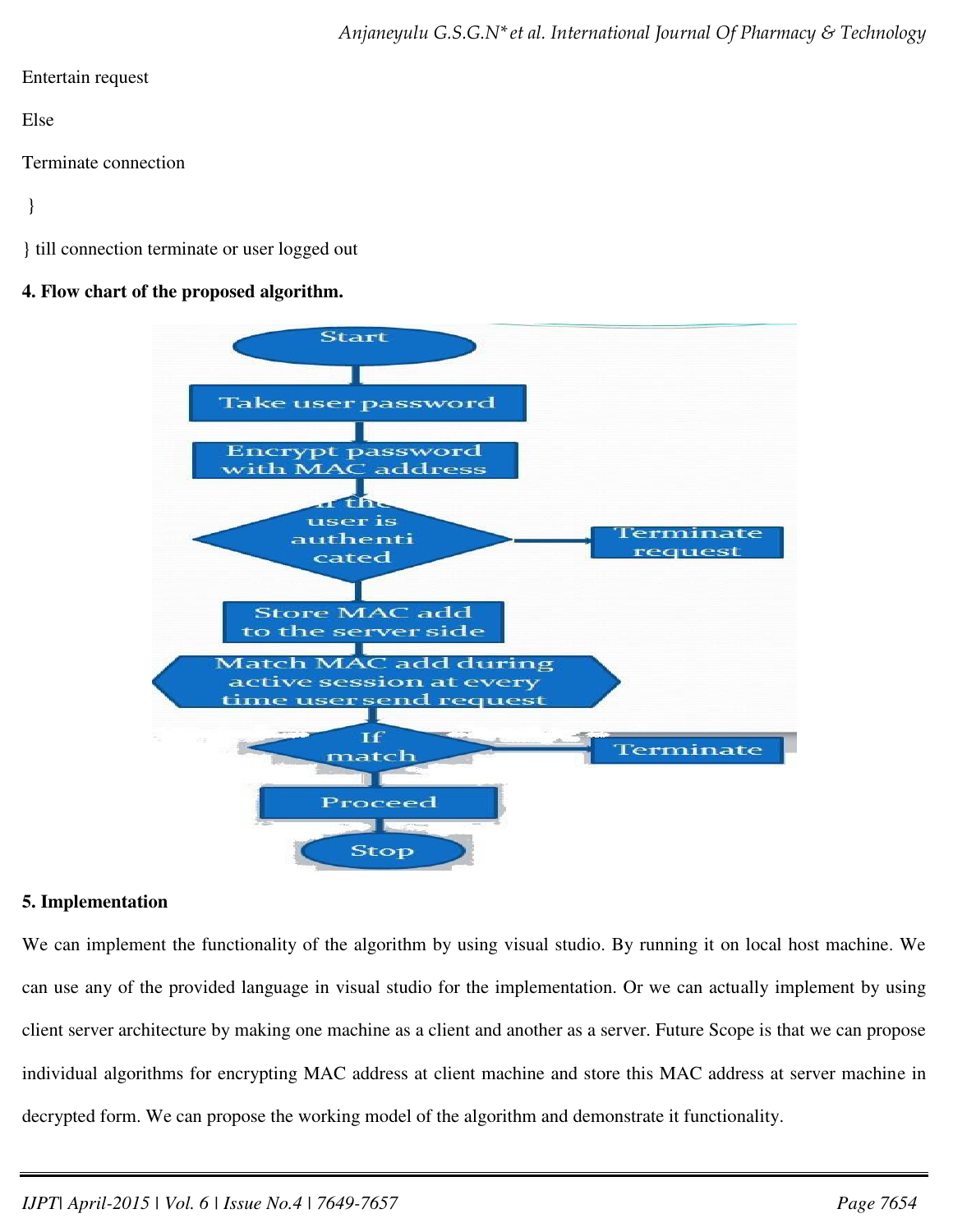# **6. Conclusion**

We are currently having technologies like noxes in which filtering of data takes place, mitigation in which code replacement takes place etc., but when it comes to parallel processing of these techniques are somehow not up to the mark. Where as, we have proposed an ideology by virtue of which we can actually have a watch on whether the is made by user or not. The idea of involving physical address of the device during connection to the server machine reduce the threat of hacking of active session.

### **Figure 2: Existing Structure.**



| Table 1.1Browser Sensitive Data Objects with Key Properties |  |
|-------------------------------------------------------------|--|
|-------------------------------------------------------------|--|

| Object                       | Properties                                                                                                       |
|------------------------------|------------------------------------------------------------------------------------------------------------------|
| Document                     | cookie, domain, forms, lastModified, links, referrer, title, URL                                                 |
| Form                         | Action                                                                                                           |
| Any<br>form<br>Input element | Checked default Checked, default Value, name, selectedIndex, toString, value, History<br>current, next, previous |
| History                      | current, next, previous, toString                                                                                |
| Select option                | defaultSelected, selected, text, value                                                                           |
| Location<br>and<br>Link      | hash, host, hostname, href, pathname, port, protocol, search, toString                                           |
| Window                       | defaultStatus, status                                                                                            |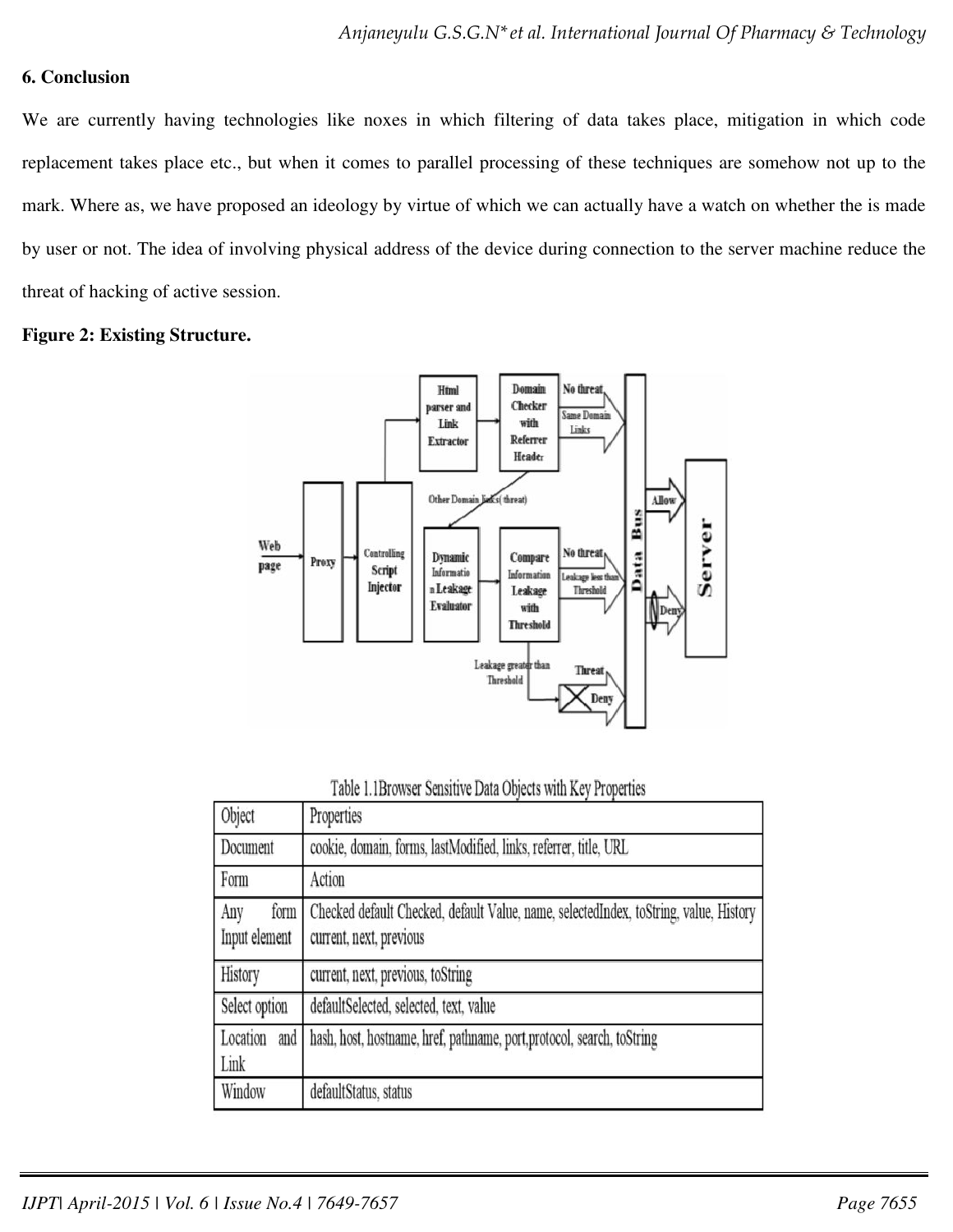**Abbreviations and Acronyms:** XSS (Cross Site Scripting) , LAN (Local Area Network) , MAC address(Media Access Control address)

### **References:**

- 1. Ruse, M.E.; Basu, S., "Detecting Cross-Site Scripting Vulnerability Using Concolic Testing," Information Technology: New Generations (ITNG), 2013 Tenth International Conference on , vol., no., pp.633,638, 15-17 April 2013.
- 2. Syed Imran Ahmed Qadri, Prof. Kiran Pandey, "Tag Based Client Side Detection of Content Sniffing Attacks with File Encryption and File Splitter Technique", International Journal of Advanced Computer Research (IJACR), Volume-2, Number-3, Issue-5, September-2012.
- 3. Meixing Le, AngelosStavrou, Brent ByungHoon Kang," Double Guard: Detecting Intrusions in Multitier Web Applications", IEEE Transactions on dependable and secure computing, vol. 9, no. 4, July/august 2012.
- 4. S.Shalini, S.Usha"Prevention Of Cross-Site Scripting Attacks (XSS) On Web Applications In The Client Side" IJCSI International Journal of Computer Science Issues, Vol. 8, Issue 4, No 1, July 2011.
- 5. Iha, G.; Doi, H., "An Implementation of the Binding Mechanism in the Web Browser for Preventing XSS Attacks: Introducing the Bind-Value Headers," Availability, Reliability and Security, 2009. ARES '09. International Conference on , vol., no., pp.966,971, 16-19 March 2009.
- 6. A.K. Ganame, J. Bourgeois, R. Bidou, F. Spies, "A global security architecture for intrusion detection on computer networks," Montbeliard, vol. 27, pp.30-47, March 2008,
- 7. W. Halfond, A. Orso, and P. Manolios. WASP: Protecting Web applications using positive tainting and syntax-aware evaluation. IEEE TSE, 34(1):65, 2008.
- 8. XSSDS: Server-side Detection of Cross-site Scripting Attacks , Martin Johns1, Bjorn Engelmann2, and Joachim Posegga, 2008 Annual Computer Security Applications Conference
- 9. W. G. Halfond and A. Orso. AMNESIA: Analysis andMonitoring for NEutralizing SQL-Injection Attacks. In ASE, 2005.